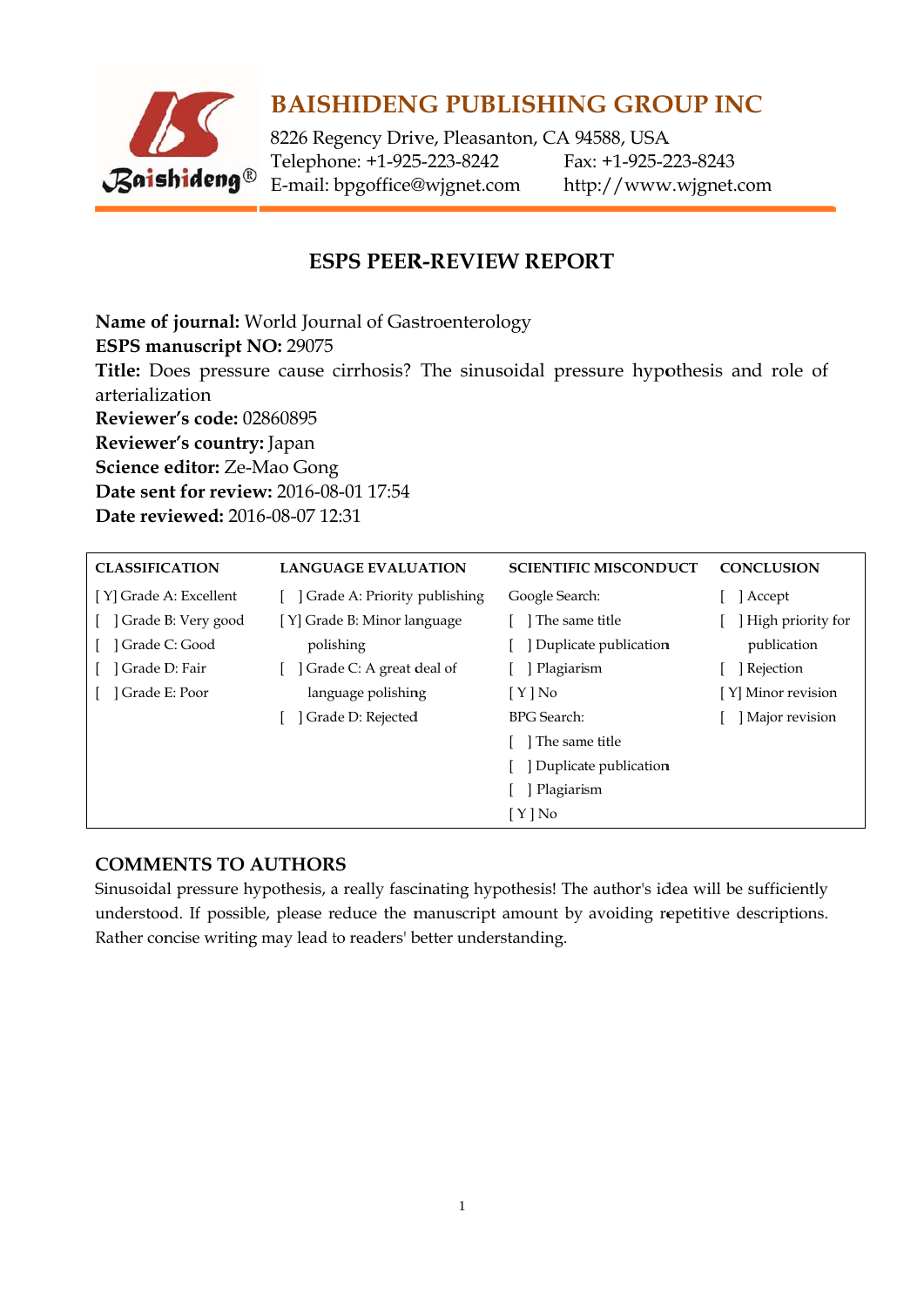

## **BAISHIDENG PUBLISHING GROUP INC**

8226 Regency Drive, Pleasanton, CA 94588, USA Telephone: +1-925-223-8242 Fax: +1-925-223-8243 E-mail: bpgoffice@wjgnet.com http://www.wjgnet.com

### **ESPS PEER-REVIEW REPORT**

Name of journal: World Journal of Gastroenterology ESPS manuscript NO: 29075 Title: Does pressure cause cirrhosis? The sinusoidal pressure hypothesis and role of arterialization Reviewer's code: 02438768 Reviewer's country: China Science editor: Ze-Mao Gong **Date sent for review: 2016-08-01 17:54** Date reviewed: 2016-09-22 09:06

| <b>CLASSIFICATION</b> | <b>LANGUAGE EVALUATION</b>   | <b>SCIENTIFIC MISCONDUCT</b> | <b>CONCLUSION</b>  |
|-----------------------|------------------------------|------------------------------|--------------------|
| Grade A: Excellent    | Grade A: Priority publishing | Google Search:               | Accept             |
| Grade B: Very good    | [Y] Grade B: Minor language  | l The same title             | High priority for  |
| [ Y] Grade C: Good    | polishing                    | Duplicate publication        | publication        |
| Grade D: Fair         | Grade C: A great deal of     | ] Plagiarism                 | <b>Rejection</b>   |
| Grade E: Poor         | language polishing           | $[ Y ]$ No                   | Minor revision     |
|                       | Grade D: Rejected            | <b>BPG</b> Search:           | [Y] Major revision |
|                       |                              | The same title               |                    |
|                       |                              | Duplicate publication        |                    |
|                       |                              | Plagiarism                   |                    |
|                       |                              | $[ Y ]$ No                   |                    |

### **COMMENTS TO AUTHORS**

Comments for ESPS Manuscript NO 29075 1. General comments The article tackles an interesting topic. However, I have some comments regarding the paper. 2. Specific comments (1)Major comments: ①Cirrhosis is caused by chronic liverdiseases (CLD) that damage liver tissue. Some chronic liver patients will never develop fibrosis or cirrhosis, whereas others rapidly progress towards cirrhosis in a few years. This variety can be caused by disease-related factors (for example, viral genotype) or host-factors (genetic/epigenetic). The author should include these additional topics and references to make this article more complete. 2 Abstract is too long that should be as concise as possible. (2)Minor comments: ①CLD often lead to liver injuries that cause liver fibrosis, which ultimately may progress to liver cirrhosis. It is not all CLD that can lead to liver cirrhosis. Obviously, the expression of "All chronic liver diseases ultimately lead to liver cirrhosis..." that stated in the Abstract is not exactly right. QThe format of this manuscript should be revised according to WJG's requirement. The language needs to be improved.